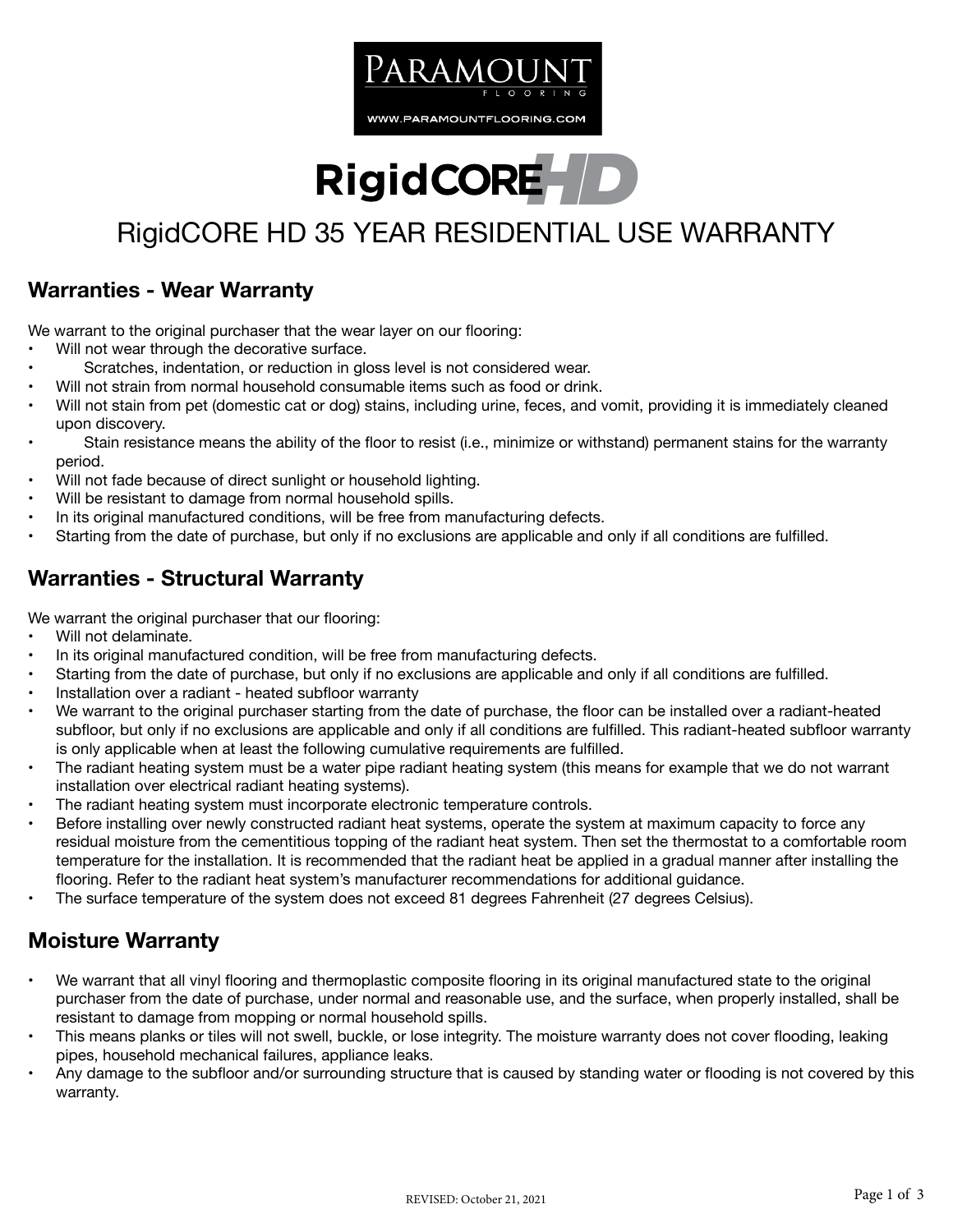### **Exclusions and Conditions**

General exclusions and conditions

- Damage arising by not following relevant installation, care, maintenance and use instructions of the present warranty and the installation instructions provided.
- Damage arising from improper installation (for example installation on an unlevel subfloor and installation when there is not sufficient perimeter expansion zone), improper care, improper maintenance, or improper use.
- Damage arising because the flooring is exposed to extreme cold (beneath 50 degrees Fahrenheit/10 degrees Celsius), extreme heat (above 95 degrees Fahrenheit/35 degrees Celsius).
- Damage caused by exposure to excessive moisture (for example excessive moisture in a concrete slab, excessive moisture from hydrostatic pressure, flooding, standing water, water underneath the flooring, excessive moisture as the result of malfunctioning appliances such as dishwaters, ice makers, refrigerators, sinks, pipes).
- Damage caused by spills which are not removed promptly.
- Normal wear and tear of the flooring.
- Normal changes in color, gloss, grain pattern and tone (this is normal for flooring as it ages).
- Flooring area in direct sunlight for much of the day (Sunrooms, etc. ) not glued down on the substrate with premium flooring adhesive.
- Damage arising because the flooring is installed in an outdoor area, a solarium, a porch, a garage, or areas similar to all of these.
- Damage arising because the flooring is not used under normal conditions.
- Damage arising from accidents, abuse, misuse, or the use of strong chemicals.
- Damage caused by an act of God (for example a natural disaster).
- Damage caused by vacuum clean-er beater bars or hard plastics, or metal caster wheels.
- Differences in aspect, color, gloss, grain pattern and tone with the reference flooring sample in for example the store or showroom.
- Flooring that has been damaged or neglected during transportation.
- Scratches, marks, stains, and other damage caused by exposure to "abrasives" such as pebbles, grit, sand, high heeled shoes, furniture, etc.
- Damage to click joints or indentation due to heavy rolling loads.
- Damaged or planks coming apart at the seams because they have been engaged/disengaged more than three times.
- Damage caused by the collections of dirt and moisture at entrances do due the lack of interior and exterior doormats.
- Damage caused by shoe having heel taps or sharp objects protruding from the sole such as rocks, exposed nails, and gravel.
- Damage caused by walking on with spike-or stiletto-heeled shoes.
- Damage caused by sliding or rolling heavy objects on the floor. A solid protective covering must be laid (must use at least 1/4" hard board) on your floor and gently "walk" the item across it. Carpet or cardboard is not adequate to prevent surface indentation or roller marks from occurring or scratches to the floor.
- Damage caused by non-compliant casters on furniture. Barrel-type caster wheels or wide, flat glides are best for protecting the floor. For areas with rolling chairs (e.g., desk area), ensure a protective mat is used under the chair.
- Damage caused by hard narrow furniture rollers, They must be replaced with wide rubber rollers.
- This warranty is valid only to the original purchaser. It is not transferable and only applicable to the first installation of the flooring. The affected area must be visible and cover an area bigger than one square inch (25 square millimeters).
- This warranty does not apply to any products designated as B grade, cabin grades, closeouts, seconds, factory special, non-standard items, and flooring sold "as is".
- - It is the responsibility of the purchaser and the installer, whether they are professionals or a do-it-yourselfers, to inspect all flooring and flooring accessories before installation. If during inspection the purchaser or the installer knows/discovers or can reasonably be supposed to know/discover (for example when the default is visible), that the flooring has a visible manufacturing issue, do not install the flooring.
- Please immediately contact the retailer from which the flooring was purchased. No claims will be accepted for flooring of which the purchaser or installer knew/- discovered or can reasonably be supposed to have known/discovered, that there was something wrong with it. In such case we only warrant the part of the flooring which has not been installed yet.
- We do not allow or authorize any other person or entity to alter the obligations and limitations in this warranty. This warranty is the complete and exclusive expression of our warranty and is in lieu of all other express and/or statutory warranties. Any implied warranties, including but not limited to the implied warranties, merchantability and fitness for a particular purpose are limited to this express warranty. However, some jurisdictions do not allow exclusion or limitation on how an implied warranty lasts, so the above limitation or exclusion may not apply to you.